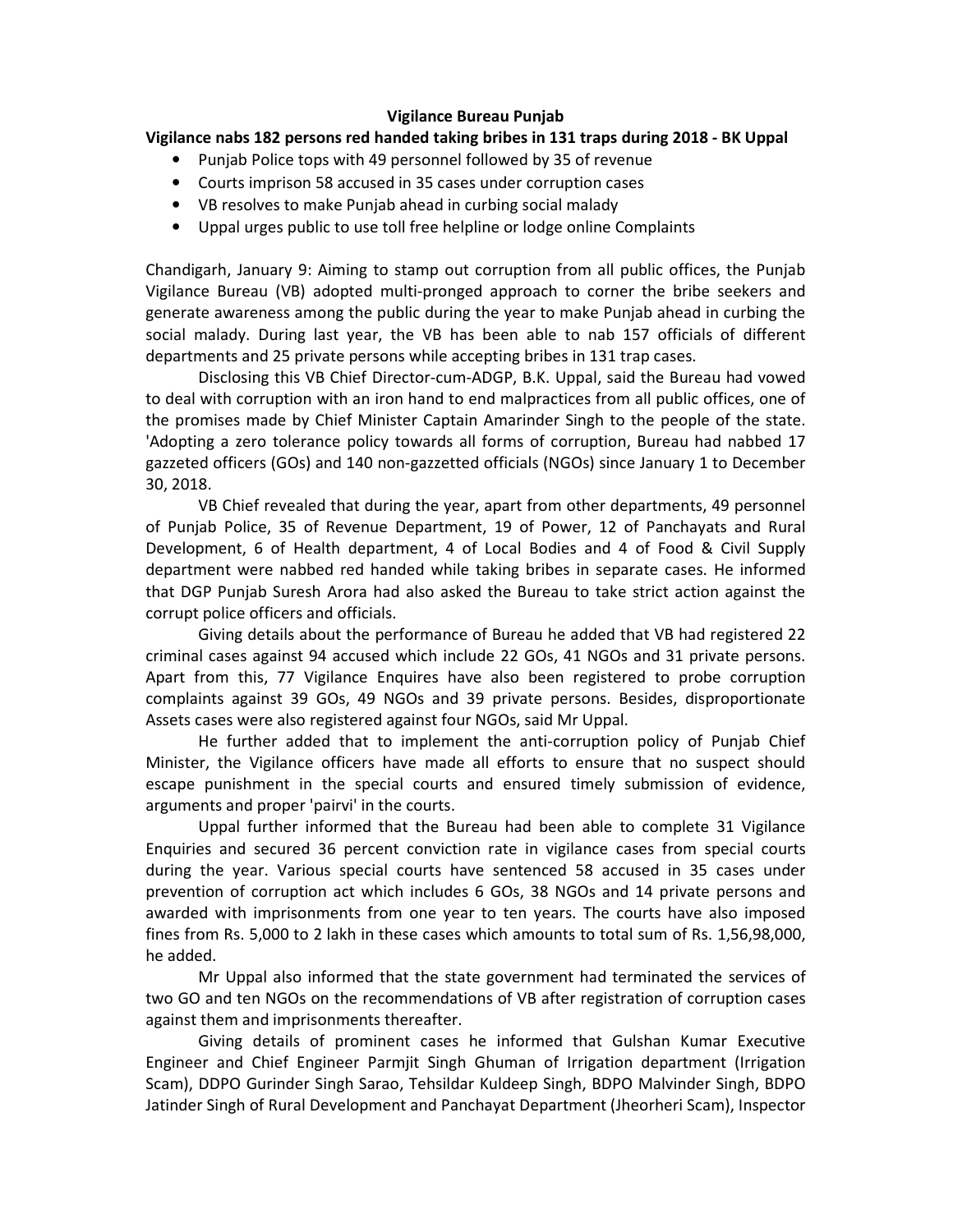Amandeep Singh, Senior Assistant Sukhpreet Singh and Guru ji alias Master ji of PUNSUP Department (Recruitment Scam) were arrested during last year.

To check malpractices in different departments, Uppal said the VB had made several surprise checks in the state during the year which mainly includes illegal plying of private buses, checking of ambulances, foodgrain markets during Rabi and Kharif seasons. Apart from this, seminars, rallies, radio talks, painting competitions were also organized in educational institutes, Panchayats, NGOs, offices to educate the public about corruption. During the Vigilance Awareness Week pamphlets were distributed and integrity pledge was also administered to all the officers and employees of the bureau," he added.

Vigilance Chief has asked the public as well as honest public servants to help the Bureau in its anti-corruption drive in the state and inform the Bureau on its toll free helpline 1800-1800-1000 or lodge online complaints on VB website if any public servant demands bribe. He assured that information and identity of the informers would be kept strictly confidential.

---------------------------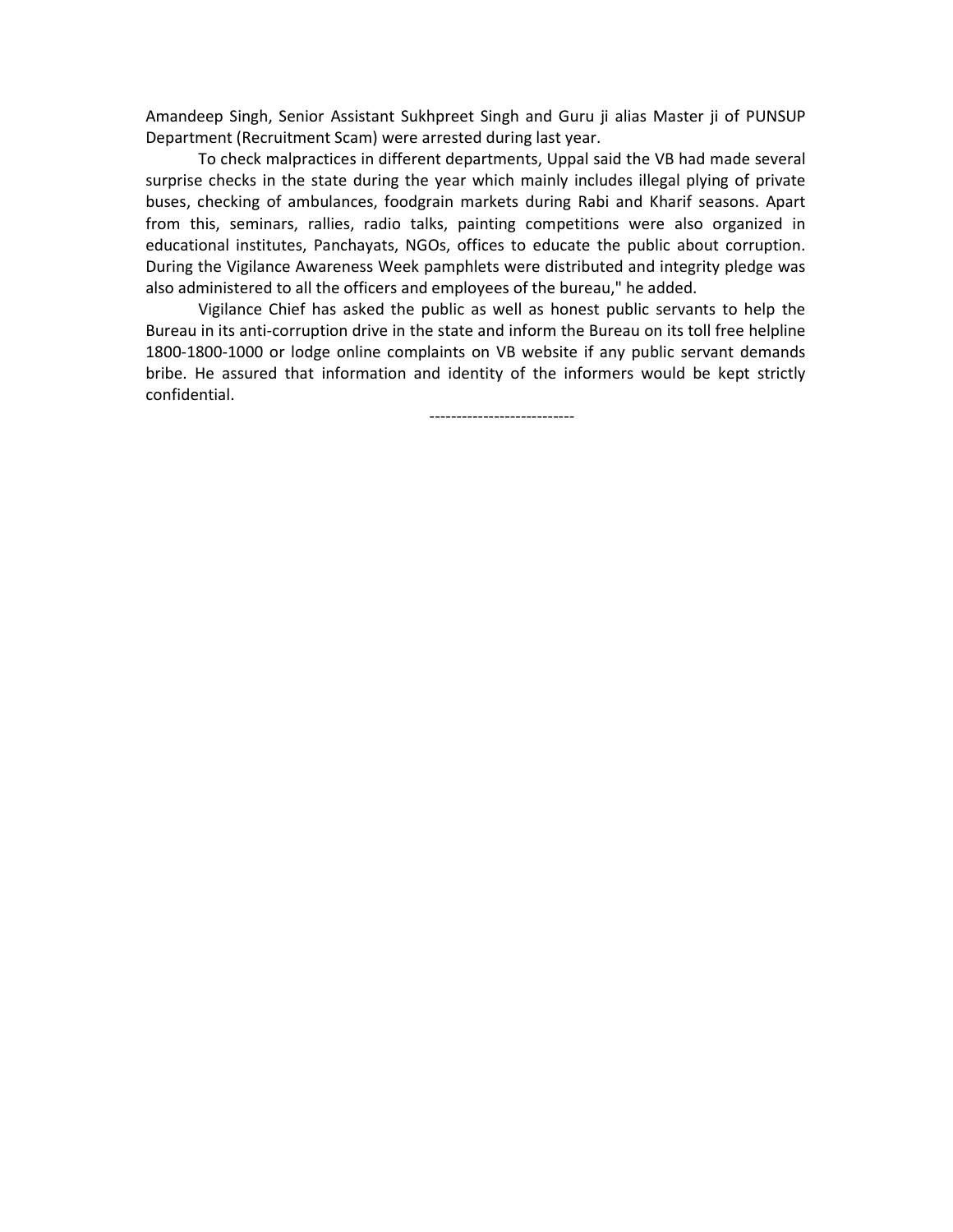## ਵਿਜੀਲੈਂਸ ਬਿਉਰੋ ਪੰਜਾਬ

ਵਿਜੀਲੈਂਸ ਨੇ ਪਿਛਲੇ ਸਾਲ 131 ਕੇਸਾਂ 'ਚ 182 ਵਿਅਕਤੀਆਂ ਨੂੰ ਰਿਸ਼ਵਤ ਲੈਂਦਿਆਂ ਕੀਤਾ ਕਾਬੂ– ਬੀ ਕੇ ਉੱਪਲ

<sup>·</sup> ਪੰਜਾਬ ਪੁਲੀਸ 49 ਜਵਾਨਾਂ ਦੀ ਗ੍ਰਿਫਤਾਰੀ ਨਾਲ ਸਭ ਤੋਂ ਉਪਰ ਅਤੇ 35 ਮਾਲ ਮਹਿਕਮਾਂ ਦੂਜੇ ਥਾਂ 'ਤੇ

ਂਭਿਸ਼ਟਾਚਾਰ ਦੇ 35 ਕੇਸਾਂ 'ਚ 58 ਮਲਜ਼ਮਾਂ ਨੰ ਅਦਾਲਤਾਂ ਵਲੋਂ ਕੈਦ ਤੇ ਜਰਮਾਨੇ

ਂਭ੍ਰਿਸ਼ਟਾਚਾਰ ਦੀ ਸਮਾਜਿਕ ਬੁਰਾਈ ਨੂੰ ਰੋਕਣ ਲਈ ਪੰਜਾਬ ਨੂੰ ਮੋਹਰੀ ਬਨਾਉਣ ਲਈ ਵਿਜੀਲੈਂਸ ਦ੍ਰਿੜ

ਉਪੱਲ ਵਲੋਂ ਜਨਤਾ ਨੂੰ ਟੋਲ ਫਰੀ ਹੈਲਪਲਾਇਨ ਵਰਤਣ ਜਾਂ ਆਨਲਾਈਨ ਸ਼ਿਕਾਇਤਾਂ ਦਰਜ ਕਰਨ ਦੀ ਅਪੀਲ

ਚੈਡੀਗੜ੍ਹ, 9 ਜਨਵਰੀ : ਪੈਜਾਬ ਦੇ ਸਮੂਹ ਸਰਕਾਰੀ ਦਫਤਰਾਂ ਵਿਚੋਂ ਭ੍ਰਿਸ਼ਟਾਚਾਰ ਨੂੰ ਖਤਮ ਕਰਨ ਦੇ ਮਕਸਦ ਨਾਲ ਪੰਜਾਬ ਵਿਜੀਲੈਂਸ ਬਿਊਰੋ ਨੇ ਰਿਸ਼ਵਤਖੋਰਾਂ ਨੂੰ ਗ੍ਰਿਫਤਾਰ ਕਰਨ ਅਤੇ ਲੋਕਾਂ ਨੂੰ ਇਸ ਬੁਰਾਈ ਸਬੰਧੀ ਜਾਗਰੂਕ ਕਰਨ ਲਈ ਬਹ−ਪੱਖੀ ਪਹੈਚ ਅਪਣਾਈ ਹੈ ਜਿਸ ਤਹਿਤ ਪਿਛਲੇ ਸਾਲ ਦੌਰਾਨ 131 ਕੇਸਾਂ ਵਿਚ ਰਿਸ਼ਵਤ ਲੈਂਦੇ ਹੋਏ ਵੱਖ− ਵੱਖ ਵਿਭਾਗਾਂ ਦੇ 157 ਅਧਿਕਾਰੀਆਂ ਅਤੇ 25 ਪਾਈਵੇਟ ਵਿਅਕਤੀਆਂ ਨੂੰ ਗਿਫਤਾਰ ਕੀਤਾ ਗਿਆ।

ਇਹ ਜਾਣਕਾਰੀ ਦਿੰਦੇ ਹੋਏ ਵਿਜੀਲੈਂਸ ਦੇ ਚੀਫ਼ ਡਾਇਰੈਕਟਰ-ਕਮ-ਏ.ਡੀ.ਜੀ.ਪੀ., ਬੀ.ਕੇ. ਉੱਪਲ ਨੇ ਦੱਸਿਆ ਕਿ ਬਿਓਰੋ ਨੇ ਜਨਤਕ ਦਫਤਰਾਂ ਤੋਂ ਭ੍ਰਿਸ਼ਟਾਚਾਰ ਦੇ ਖਾਤਮੇ ਲਈ ਪੁਰੀਆਂ ਕੋਸ਼ਿਸਾਂ ਕੀਤੀਆਂ ਅਤੇ ਪੰਜਾਬ ਨੂੰ ਭ੍ਰਿਸ਼ਟਾਚਾਰ ਮੁਕਤ ਕਰਨ ਲਈ ਮੁਹਿੰਮ ਚਲਾਈ ਜੋ ਕਿ ਮੁੱਖ ਮੰਤਰੀ ਕੈਪਟਨ ਅਮਰਿੰਦਰ ਸਿੰਘ ਵੱਲੋਂ ਰਾਜ ਦੇ ਲੋਕਾਂ ਨਾਲ ਕੀਤੇ ਵਾਅਦਿਆਂ ਵਿੱਚੋਂ ਇਕ ਹੈ। ਉਨ੍ਹਾਂ ਦੱਸਿਆ ਕਿ ਭ੍ਰਿਸ਼ਟਾਚਾਰ ਵਿਰੁੱਧ ਸਖਤੀ ਦੀ ਪਾਲਣਾ ਕਰਦਿਆਂ, ਬਿਊਰੋ ਨੇ 1 ਜਨਵਰੀ ਤੋਂ 30 ਦਸੰਬਰ, 2018 ਤਕ 17 ਗਜਟਿਡ ਅਫ਼ਸਰਾਂ (ਜੀ ਓ) ਅਤੇ 140 ਗੈਰ-ਗਜਟਿਡ ਮੁਲਾਜਮਾਂ (ਐੱਨ ਜੀ ਓ) ਨੂੰ ਕਾਬੁ ਕੀਤਾ ਗਿਆ।

ਵਿਜੀਲੈਂਸ ਚੀਫ ਨੇ ਖੁਲਾਸਾ ਕੀਤਾ ਕਿ ਪਿਛਲੇ ਸਾਲ ਦੌਰਾਨ, ਹੋਰਨਾਂ ਵਿਭਾਗਾਂ ਤੋਂ ਇਲਾਵਾ ਪੰਜਾਬ ਪੁਲਿਸ ਦੇ 49 ਕਰਮਚਾਰੀ, ਮਾਲ ਵਿਭਾਗ ਦੇ 35, ਬਿਜਲੀ ਵਿਭਾਗ ਦੇ 19, ਪੰਚਾਇਤਾਂ ਅਤੇ ਪੇਂਡੂ ਵਿਕਾਸ ਦੇ 12, ਸਿਹਤ ਵਿਭਾਗ ਦੇ 6, ਸਥਾਨਕ ਸਰਕਾਰਾਂ ਦੇ 4 ਅਤੇ ਖੁਰਾਕ ਦੇ ਵੈਡ ਵਿਭਾਗ ਦੇ 4 ਮੁਲਾਜਮ ਵੱਖੋਂ ਵੱਖਰੇ ਮਾਮਲਿਆਂ ਵਿਚ ਰਿਸ਼ਵਤ ਲੈਂਦਿਆਂ ਰੈਗੇ ਹੱਥੀਂ ਫੜੇ ਗਏ। ਉਨ੍ਹਾਂ ਦੱਸਿਆ ਕਿ ਡੀ.ਜੀ.ਪੀ. ਪੈਜਾਬ ਸੁਰੇਸ਼ ਅਰੋੜਾ ਨੇ ਬਿਓਰੋ ਨੂੰ ਭ੍ਰਿਸ਼ਟ ਪੁਲਿਸ ਅਫਸਰਾਂ ਅਤੇ ਅਧਿਕਾਰੀਆਂ ਵਿਰੁੱਧ ਸਖ਼ਤ ਕਾਰਵਾਈ ਕਰਨ ਲਈ ਕਿਹਾ ਹੈ।

ਬਿਊਰੋ ਦੀ ਕਾਰਗੁਜ਼ਾਰੀ ਬਾਰੇ ਵੇਰਵੇ ਦਿੰਦਿਆਂ ਉਨ੍ਹਾਂ ਕਿਹਾ ਕਿ ਵਿਜੀਲੈਂਸ ਨੇ 94 ਮੁਲਜ਼ਮਾਂ ਦੇ ਖਿਲਾਫ 22 ਅਪਰਾਧਕ ਮਾਮਲੇ ਦਰਜ ਕੀਤੇ ਹਨ ਜਿਨ੍ਹਾਂ ਵਿਚ 22 ਸਰਕਾਰੀ ਕਰਮਚਾਰੀ, 41 ਗੈਰ ਗਜਟਿਡ ਕਰਮਚਾਰੀ ਅਤੇ 31 ਆਮ ਵਿਅਕਤੀ ਸ਼ਾਮਲ ਹਨ। ਇਸ ਤੋ ਇਲਾਵਾ 39 ਗਜਟਿਡ, 49 ਗੈਰ-ਗਜਟਿਡ ਅਤੇ 39 ਪ੍ਰਾਈਵੇਟ ਵਿਅਕਤੀਆਂ ਵਿਰੁੱਧ ਭ੍ਰਿਸ਼ਟਾਚਾਰ ਸਬੰਧੀ ਸ਼ਿਕਾਇਤਾਂ ਦੀ ਜਾਂਚ ਲਈ 77 ਵਿਜੀਲੈਂਸ ਇਕੁਆਰੀਆਂ ਵੀ ਦਰਜ ਕੀਤੀਆਂ ਗਈਆਂ। ਇਸ ਤੋਂ ਇਲਾਵਾ, ਚਾਰ ਗੈਰ-ਗਜਟਿਡ ਕਰਮਚਾਰੀਆਂ ਦੇ ਖਿਲਾਫ ਆਮਦਨੀ ਤੋਂ ਵੱਧ ਜਾਇਦਾਦ ਬਣਾੳਣ ਦੇ ਕੇਸ ਵੀ ਦਰਜ ਕੀਤੇ ਗਏ।

ਉਨ੍ਹਾਂ ਅੱਗੇ ਕਿਹਾ ਕਿ ਪੰਜਾਬ ਦੇ ਮੁੱਖ ਮੰਤਰੀ ਦੀ ਭ੍ਰਿਸ਼ਟਾਚਾਰ ਵਿਰੋਧੀ ਨੀਤੀ ਨੂੰ ਲਾਗੂ ਕਰਨ ਲਈ ਵਿਜੀਲੈਂਸ ਅਫ਼ਸਰਾਂ ਨੇ ਇਹ ਯਕੀਨੀ ਬਣਾੳਣ ਲਈ ਸਾਰੇ ਯਤਨ ਕੀਤੇ ਕਿ ਕੋਈ ਵੀ ਸ਼ੱਕੀ ਵਿਸ਼ੇਸ਼ ਅਦਾਲਤਾਂ ਵਿਚ